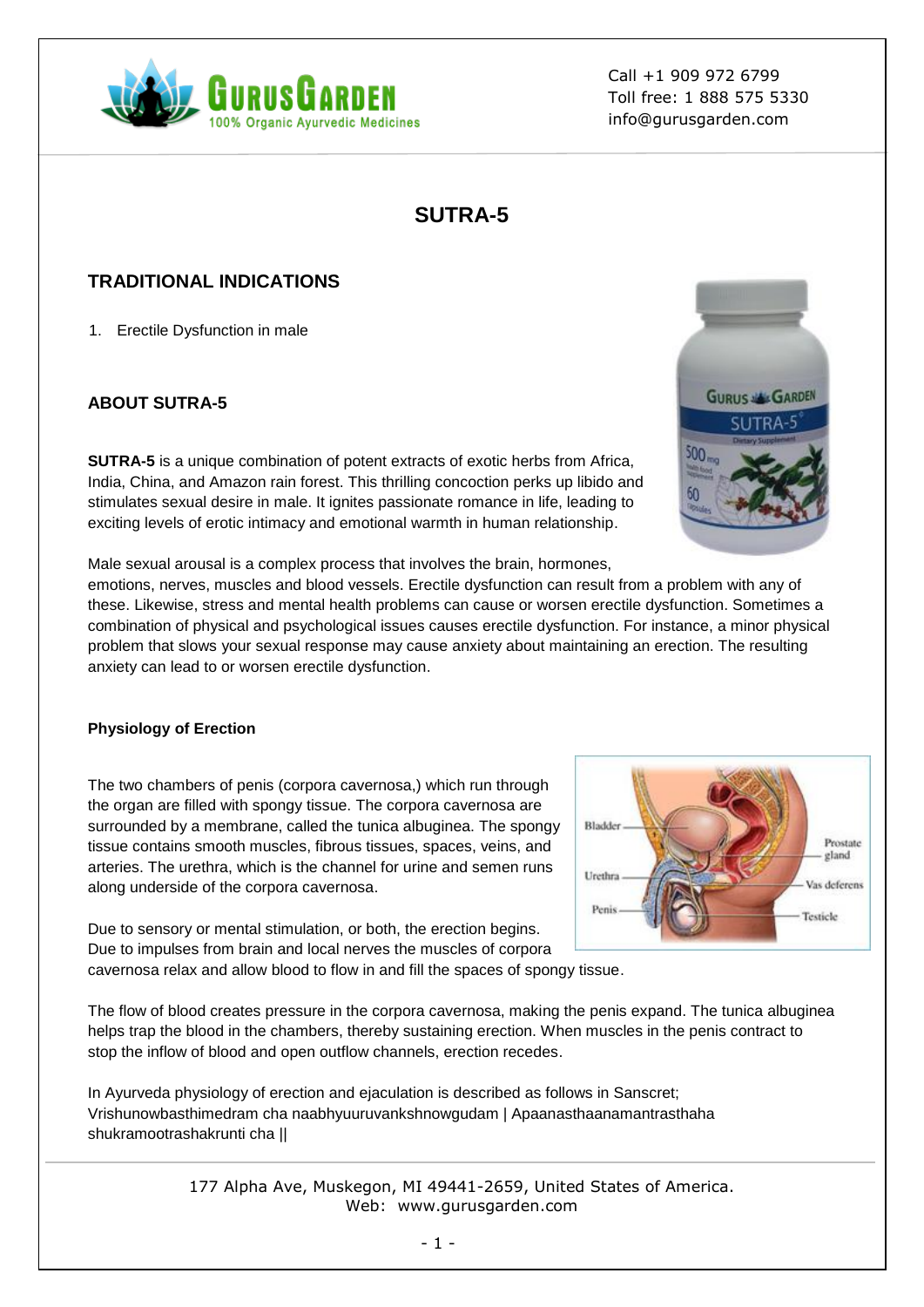

The 'apaanavayu' one of the five types of vayu is located in the testicles, urinary bladder, phallus, umbilicus, thighs, groin, anus and colon. Its functions are ejaculation of semen, voiding of urine and stools.

Shushruta explains the process of erection and ejaculation as - When a man has desire (iccha) to have sex, his response to touch increases. (Vayu located in skin causes flow of signals from skin to brain, thus causing sensation of touch). This causes arousal or 'harsha' . Arousal or Harsha intensifies actions of vayu and at this moment highly active vayu liberates the 'teja' or heat of pitta. Thus tejas and vayu increase body temperature, heart beat and blood flow causing erection.

#### **Causes of ED as per Ayurveda**

Erection requires a sequence of events. Erectile dysfunction can occur when any of the events is disturbed. Nerve impulses in the brain, spinal column, around the penis and response in muscles, fibrous tissues, veins, and arteries in and around the corpora cavernosa constitute this sequence of events. Injury to any of these parts which are part of this sequence (nerves, arteries, smooth muscles, fibrous tissue) can cause ED.

Lowered Level of Testosterone Hormone: The primary male hormone is testosterone. After age 40, a man's testosterone level gradually declines. About 5% of men that doctors see for erectile dysfunction have low testosterone levels. In many of these cases, low testosterone causes lower sexual interest, not erectile dysfunction.

#### **Diseases that Cause Erectile Dysfunction**

Neurological disorders, hypothyroidism, Parkinson's disease, anemia, depression, arthritis, endocrine disorders, diabetes, diseases related to cardiovascular system also become reasons for erectile dysfunction..

According to ayurveda the diseases which cause erectile dysfunction are "Hritpaandurogatamakakaamalashrama..." - Heart diseases , anemia , asthma , liver disorders , tiredness .Apart from these the imbalance in tridoshas also cause impotence or erectile dysfunction.

Consumption of medicines, drugs and tobacco: Using anti-depressants, tranquilizers and antihypertensive medicines for a long time, addiction to tobacco especially smoking, excessive consumption of alcohol, addiction to cocaine, heroin and marijuana cause erectile dysfunction. In Ayurveda texts these causes have been said in brief as "rukshamannapaanamtathoushadham" - "dry food, drinks and medicines" cause impotence or erectile dysfunction.

Trauma to pelvic region: accidental injury to pelvic region and surgeries for the conditions of prostate, bladder, colon, or rectal area may lead to erectile dysfunction.

These causes are mentioned as abhighata (trauma), shastradantanakhakshataha(injury from weapons, teeth and nail.) in Ayurveda.

#### **Other reasons**

Obesity, prolonged bicycle riding, past history of sexual abuse and old age also cause Erectile dysfunction.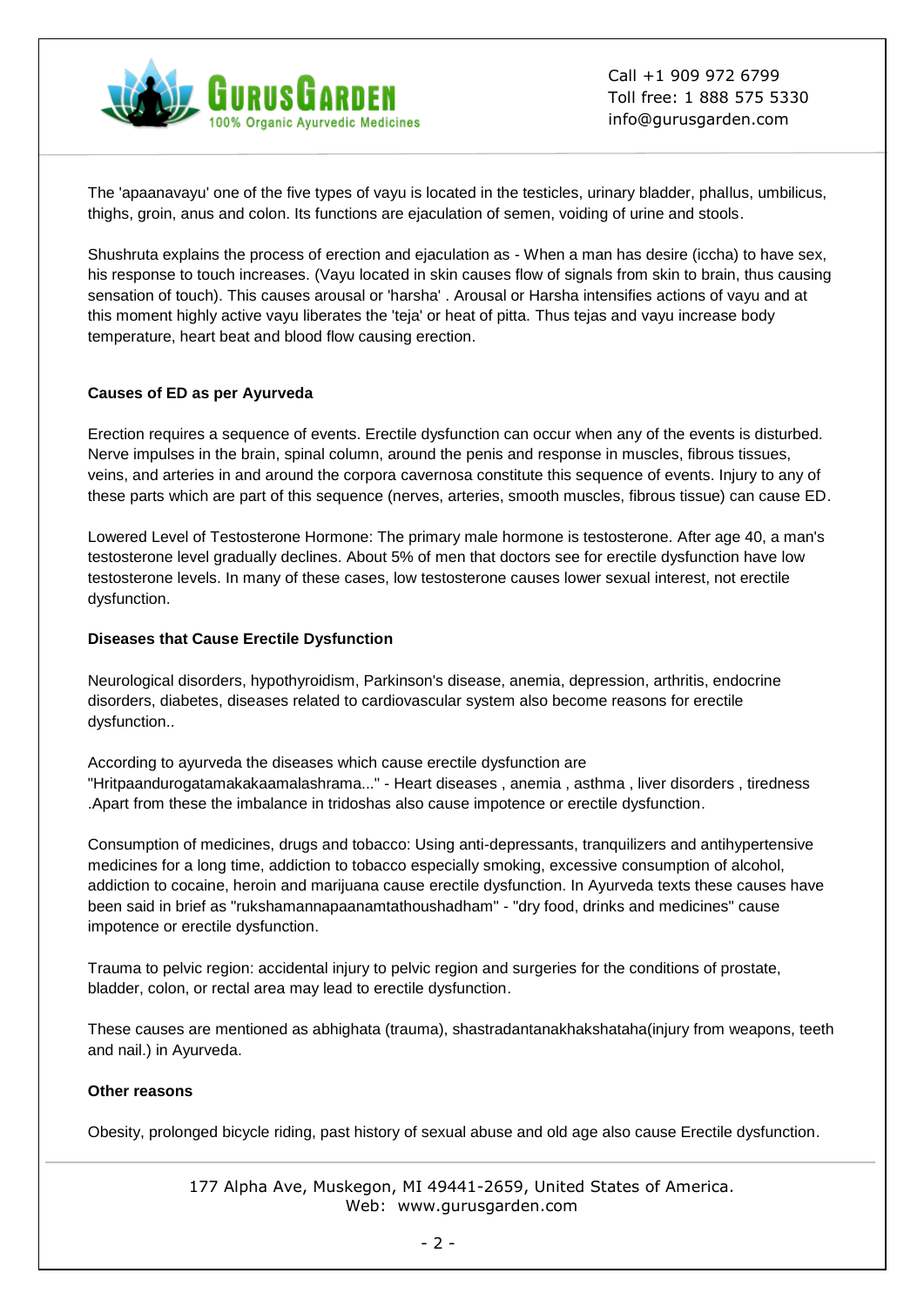

Ayurveda describes the cause of impotence or erectile dysfunction due to old age as follows. " diminution of tissue elements, strength, energy, span of life, inability to take nourishing food, physical and mental fatigue lead to impotence" Remedies for ED

ED is treatable at any age. The total treatment in for impotence is called asVajikarana therapy in Ayurveda. As this therapy increases the strength of a man to perform sexual act, like a horse, it is called 'Vaajikarana'. (' Vaaji' = Horse.)

#### **Vaajikarana therapy leads to**

Happiness. Good strength. Potency to produce offspring. Increased span of erection.

#### **Eligibility for Vajikarana therapy:**

1. The vajikarana therapy should be administered to persons who are between 18 to 70 years of age.

2. These therapies should be administered only to a self-controlled person. If this therapy is administered to a person who does not have self-control, he becomes nuisance to society through his illegitimate sex acts.

#### **Sutra-5**

Sutra-5 is 100% natural herbal formula / preparation in Ayurveda to help ED or impotence.

Consumption of Sutra-5 regularly will help replenish the energy, vigor, stamina and strength. This preparation also supply the nutrients which are necessary for production of semen.

Sutra-5 is effective within 15 days of usage and can be stopped after 4 to 6 months of consumption and the effect will sustain.

## **DOSAGE and DIRECTIONS**



Sutra-5 is a 100% natural dietary supplement that is meant to enhance the erectile dysfunction. The mechanism action of this supplement is that it increases the blood inflow to the penis, which in turn contributes to occurrence of natural erection.

Take 2 capsules 45 minutes before breakfast and 45 minutes before dinner with lukewarm water.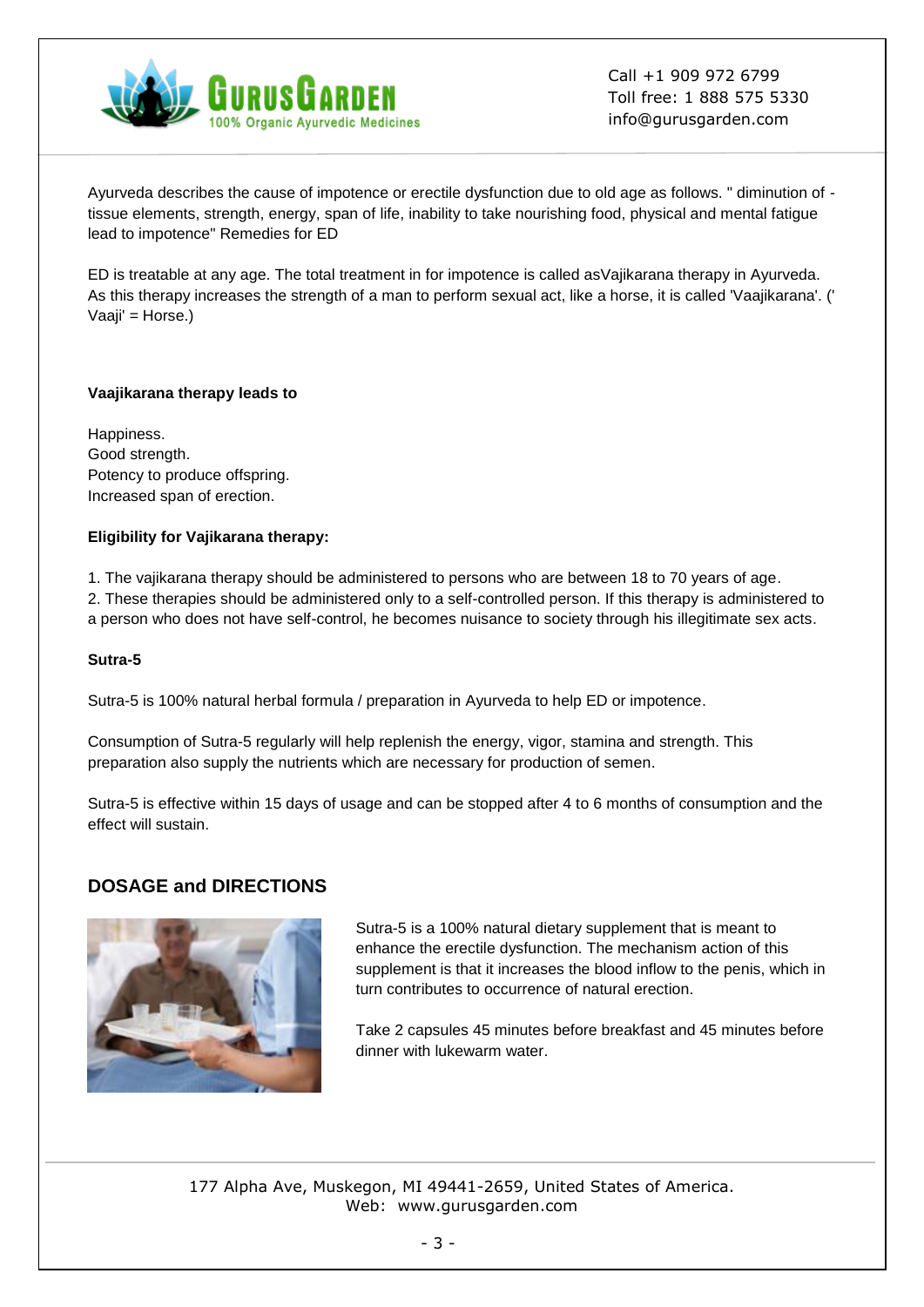

## **INGREDIENTS**

| <b>Supplement Facts</b><br>Serving Size: 1 Capsule (500 mg each)<br>Servings per container: 60. |                   |         |
|-------------------------------------------------------------------------------------------------|-------------------|---------|
| Each Serving contains                                                                           |                   | $96$ DV |
| Moringa Oleifera                                                                                | 50 <sub>mg</sub>  | $\ast$  |
| Ginkgo Biloba                                                                                   | 50 <sub>mg</sub>  | $\ast$  |
| Commiphora Mukul                                                                                | 50 <sub>mg</sub>  | $\ast$  |
| Curcuma Longa                                                                                   | 50 <sub>mg</sub>  | $\ast$  |
| Withania Somnifera                                                                              | 50 <sub>mg</sub>  | $\ast$  |
| <b>Emblica Officinalis</b>                                                                      | 50 <sub>mg</sub>  | $\ast$  |
| Myristica Fragrans                                                                              | 50 <sub>mg</sub>  | $\ast$  |
| Proprietary Blends                                                                              | 150 <sub>mg</sub> | $\ast$  |
| * Daily value (DV) not established                                                              |                   |         |

## **TESTIMONIALS**

For sometimes, Viagra and Cialis worked pretty well for me. But over time I had to take more and more tablets to achieve and maintain an erection. I was concerned about this because I realize how those tablets works on the heart and blood vessels. I found GurusGarden's Sutra-5 since last 2 months and I am now a worry free, happy person and so is my wife. Jason T- Huntington, NY

I am only 58 years old and married; I have had ED problems since I was 50 years old. I have used different pills but failed to give us results. Recently a friend of mine gave your website to order Sutra-5 and using it for last 6 weeks. Thanks God I feel like a young man again for last few weeks.

George D- Denver, CO